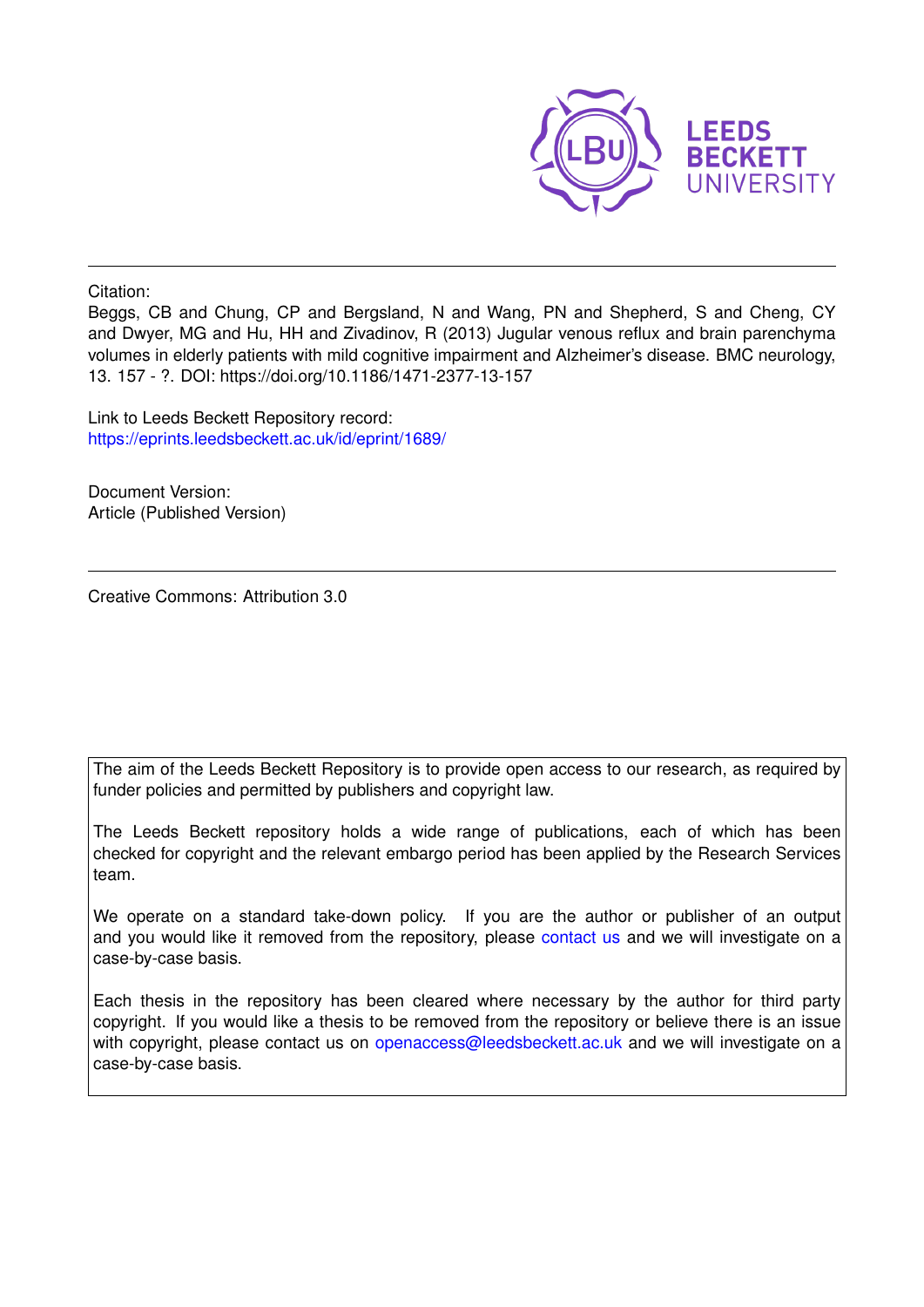# **RESEARCH ARTICLE Example 2014 12:30 The SEAR CHA RESEARCH ARTICLE**



# Jugular venous reflux and brain parenchyma volumes in elderly patients with mild cognitive impairment and Alzheimer's disease

Clive Beggs<sup>1\*</sup>, Chih-Ping Chung<sup>2,3</sup>, Niels Bergsland<sup>4</sup>, Pei-Ning Wang<sup>2,3</sup>, Simon Shepherd<sup>1</sup>, Chun-Yu Cheng<sup>2,3,5</sup>, Michael G Dwyer<sup>4</sup>, Han-Hwa Hu<sup>2,3</sup> and Robert Zivadinov<sup>4</sup>

# Abstract

**Background:** To determine whether or not jugular venous reflux (JVR) is associated with structural brain parenchyma changes in individuals with mild cognitive impairment (MCI) and Alzheimer's disease (AD).

Methods: 16 AD patients (mean (SD): 81.9 (5.8) years), 33 MCI patients (mean (SD): 81.4 (6.1) years) and 18 healthy elderly controls (mean (SD): 81.5 (3.4) years) underwent duplex ultrasonography and magnetic resonance imaging scans to quantify structural brain parenchyma changes. Normalized whole brain (WB), gray matter (GM) and white matter (WM) volumes were collected, together with CSF volume.

**Results:** JVR was strongly associated with increased normalized WB ( $p = 0.014$ ) and GM ( $p = 0.002$ ) volumes across all three subject groups. There was a trend towards increased WB and GM volumes, which was accompanied by decreased CSF volume, in the JVR-positive subjects in both the MCI and AD groups. When the MCI and AD subjects were aggregated together significant increases were observed in both normalized WB ( $p = 0.009$ ) and GM ( $p = 0.003$ ) volumes for the JVR-positive group. No corresponding increases were observed for the JVR-positive subjects in the control group. Through receiver operating characteristic analysis of the brain volumetric data it was possible to discriminate between the JVR-positive and negative AD subjects with reasonable accuracy (sensitivity = 71.4%; specificity = 88.9%;  $p = 0.007$ ).

**Conclusions:** JVR is associated with intracranial structural changes in MCI and AD patients, which result in increased WB and GM volumes. The neuropathology of this unexpected and counterintuitive finding requires further investigation, but may suggest that JVR retrogradely transmits venous hypertension into the brain and leads to brain tissues swelling due to vasogenic edema.

Keywords: Jugular venous reflux, Healthy controls, Mild cognitive impairment, Alzheimer's disease, Brain parenchyma volume

# Background

Alzheimer's disease (AD), the most common form of dementia in the elderly, is thought to be caused by an imbalance between amyloid-β (Aβ) production and clearance leading to Aβ accumulation in the central nervous system (CNS), which causes neuronal damage and death, manifesting as progressive clinical dementia [[1-3\]](#page-7-0). It has been shown that patients with AD have 30% slower clearance

of Aβ [[1](#page-7-0)]. One of the possible etiologies of decreased Aβ clearance is impaired cerebrospinal fluid (CSF) flow [[1](#page-7-0),[4](#page-7-0)]. When venous hypertension occurs in the superior sagittal sinus, CSF absorption is also impaired, leading to altered CSF outflow [\[5](#page-7-0)-[7](#page-7-0)]. Jugular venous reflux (JVR) characterized by a retrograde flow in internal jugular veins (IJVs) during Valsalva-like manoeuvres (VM) or spontaneously, is found more frequently in the elderly [\[8,9](#page-7-0)]. Studies have shown that JVR can retrogradely transmit hypertension into the cerebral venous system and that it is associated with white matter (WM) abnormalities in the elderly [[10](#page-7-0),[11](#page-7-0)]. Consequently, there is reason to believe that JVR



© 2013 Beggs et al.; licensee BioMed Central Ltd. This is an open access article distributed under the terms of the Creative Commons Attribution License [\(http://creativecommons.org/licenses/by/2.0\)](http://creativecommons.org/licenses/by/2.0), which permits unrestricted use, distribution, and reproduction in any medium, provided the original work is properly cited.

<sup>\*</sup> Correspondence: [c.b.beggs@bradford.ac.uk](mailto:c.b.beggs@bradford.ac.uk) <sup>1</sup>

<sup>&</sup>lt;sup>1</sup>Medical Biophysics Laboratory, School of Engineering, Design & Technology, University of Bradford, Bradford, West Yorkshire BD7 1DP, UK Full list of author information is available at the end of the article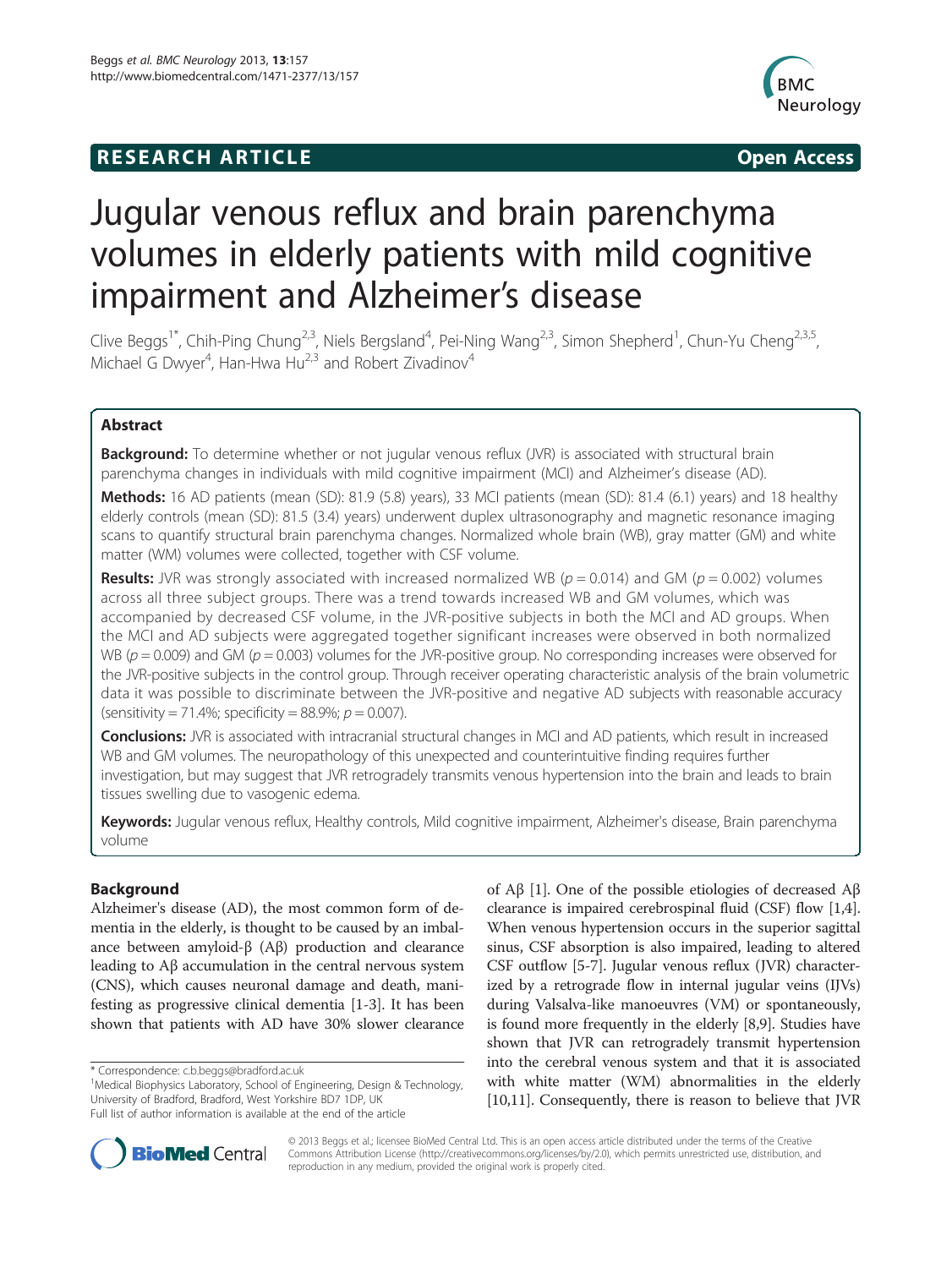might alter CSF absorption, and that this in turn might influence the clearance of Aβ. Given this, we hypothesized that JVR might be associated with mild cognitive impairment (MCI) and AD, and that this association might manifest itself in structural changes in the brain parenchyma. To this end, we undertook a case-controlled study to explore the issue by evaluating the relationship between JVR and global and tissue specific brain parenchyma volumetric parameters. Volumetric analysis of brain parenchyma structures measured on serial magnetic resonance imaging (MRI) scans has been shown to provide an objective and quantitative method for examining neuropathological changes associated with AD [\[12-](#page-7-0)[18\]](#page-8-0).

# Methods

# Patient population

Between December 2008 and April 2010, Taiwanese residents consecutively admitted to a memory clinic at Taipei Veterans General Hospital, Taiwan due to subjective memory complaints were assessed for inclusion in this study. Neurologists performed clinical and neurologic evaluations of all participants. Standard neuropsychological assessments, including the Mini-Mental State Examination (MMSE) and Clinical Dementia Rating (CDR) scale were used.

Subjects eligible for participation in the current study were 55 years of age or older, had a CDR score ≤1 (as an assurance that they could cooperate during the Valsalva manoeuvre for JVR detection), and were willing to receive brain MRI and neck duplex ultrasonography. Exclusion criteria for all subjects were a past history of stroke, ischemic heart disease, congestive heart disease, valvular heart disease, cardiac arrhythmia, pulmonary diseases, or malignancy, and having brain MRI of insufficient quality for performing quantitative brain volumetric analysis. The inclusion/exclusion criteria, clinical evaluation, and duplex ultrasonography and MRI protocols and rating method, were pre-defined before the study.

Vascular risk factors were defined according to international guidelines and prospectively identified using all available information including medical charts, laboratory results, patient interviews, and neurological examinations. Hypertension was defined as a history of hypertension, use of antihypertensive medications, or a measured blood pressure consistently >140/90 mmHg. Hyperlipidemia was defined as a cholesterol level >200 mg/dL, low density lipoprotein >150 mg/dL, triglyceride level >150 mg/dL, or history of hyperlipidemia. Diabetes was defined as a history of diabetes, use of medications for diabetes, or an elevated fasting blood glucose >126 mg/dL.

Subjects were classified in AD, mild cognitive impairment (MCI) or control groups according to the criteria of National Institute of Neurological and Communicative Disorders and Stroke/Alzheimer's Disease and Related Disorders Association [\[19\]](#page-8-0), and by Petersen et al.'s study revised by the Stockholm consensus group [[20,21](#page-8-0)]. The hospital's Institutional Review Board approved the study and each included participant or his/her caregiver provided informed consent.

# Color-coded duplex ultrasonography for JVR determination

Neck color-coded duplex sonography was performed in all subjects with a 7-MHz linear transducer (iU22; Philips, New York, NY, USA) by the same technician, who was blinded to subjects' characteristics. On examination, subjects were in a head-straight, flat supine position after a quiet 10 min rest. The IJV was initially insonated longitudinally and thoroughly from the proximal part of the neck base rostrally to the distal part at the submandibular level in order to detect any possible spontaneous JVR at baseline. Then, the VM was performed by forcible expiration from subject's mouth into a flexible rubber tube connected to a manometer. Subjects were asked to reach 40 mmHg Valsalva pressure and maintain it for at least 10 seconds. During the VM, the distal margin of the window of the color signal was placed at the tip of the flow divider of the internal carotid artery. The color box was adjusted to include the entire lumen of the IJV; if retrograde color appeared in the center of the lumen, the retrograde flow would then be confirmed by Doppler spectrum. JVR was determined when the retrograde-flow color in the center of the lumen and the Doppler-flow waveform demonstrated reversal of flow for more than 0.5 seconds [[9-11\]](#page-7-0). JVR was deemed to have occurred if it could be detected spontaneously at baseline or during the VM. The subjects were classified according to JVR status: subjects with no JVR on both sides were classified as JVR-negative, and subjects with JVR detected on either or both sides during VM, or spontaneously, were graded as being JVR-positive.

# MRI acquisition

All study participants were scanned on 1.5 T MRI (Excite II; GE Medical Systems, Milwaukee, WI). MRI brain sequences included axial two dimensional (2D) T2-weighted imaging (WI) and fluid-attenuated inversion recovery (FLAIR), and three dimensional (3D) T1 spoil gradient echo (SPGR) pulse sequences. The images were acquired with the following sequence parameters: for 3D T1 the repetition time (TR) was 8.545 ms, echo time (TE) 1.844 ms, inversion time (TI) 400 ms, flip angle (FA) 15, slice thickness 1.5 mm, field of view (FOV) 260×260 mm and matrix 256×256; for T2 the TR was 3,700 ms, TE 102 ms, echo train length 19, slice thickness 3 mm, FOV 240×240 mm and matrix 256×256; for FLAIR: TR 9,000 ms, TE 120 ms,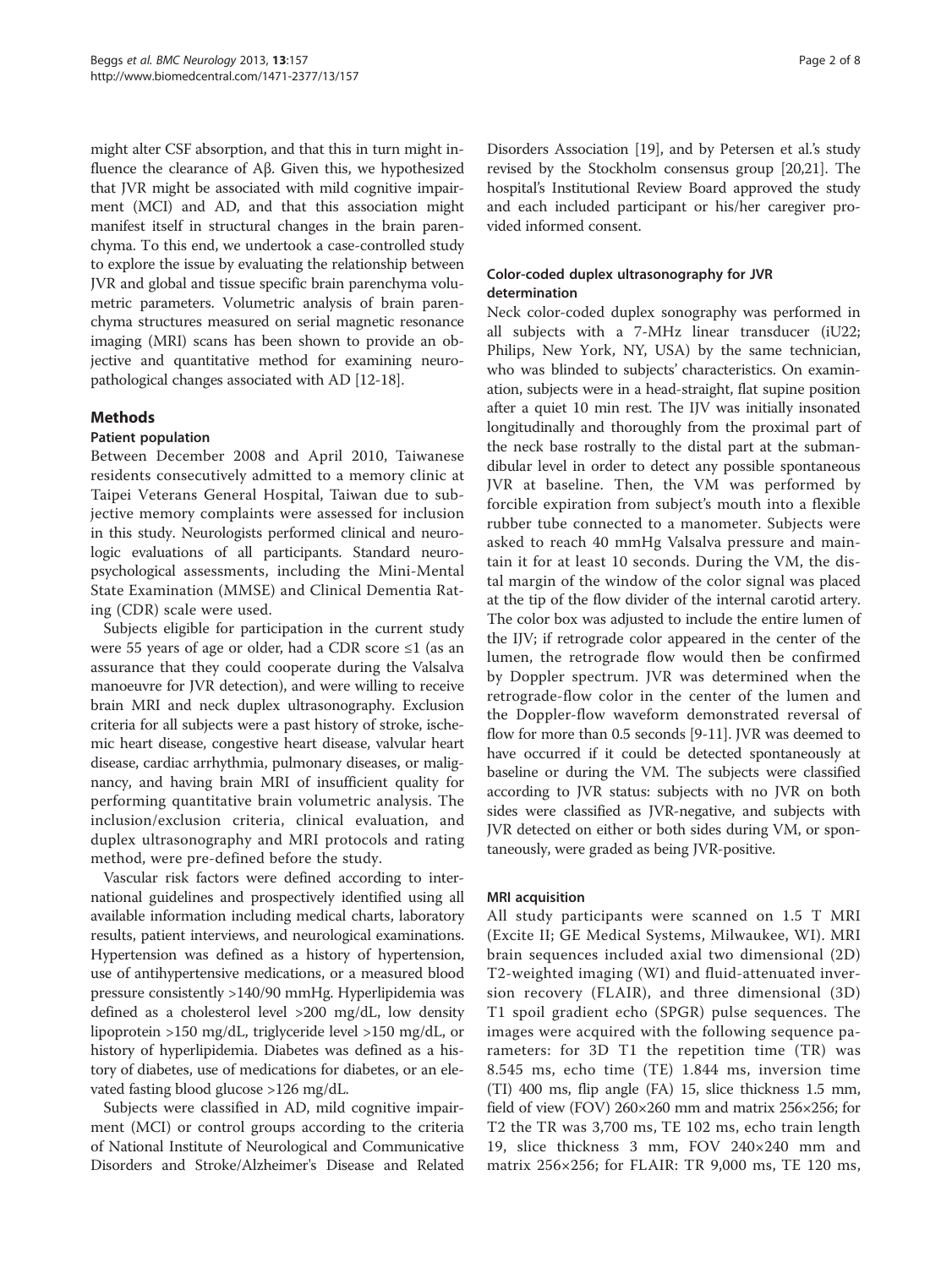TI 2,250 ms, slice thickness 3 mm, FOV 240×240 mm and matrix 256×256.

#### MRI analysis

The MRI volumetric analyses were blinded to the subjects' demographic and clinical characteristics. For brain extraction and tissue segmentation into normalized whole brain (WB), gray matter (GM), WM, and CSF volumes, the SIENAX cross-sectional software tool was used (version 2.6), with corrections for T1-hypointensity misclassification using an in-house developed in-painting program, as previously described [[22](#page-8-0)].

#### Statistical analysis

Statistical analysis was undertaken using a combination of the Statistical Package for Social Sciences (SPSS, IBM, Armonk, New York, USA) and in-house algorithms written in Matlab (Mathworks, Natick, Mass) with the aim of evaluating the impact of JVR on the respective MRI variables.

Parametric (one-way ANOVA) and non-parametric (2 tailed Mann Whitney U-test, chi square test) univariate analyses were performed on the respective study cohorts to identify significant differences between the various groups. Values of  $p < 0.05$  were considered statistically significant. For the purposes of this analysis, individuals were simply classified according to clinical disease classification (i.e. controls, MCI and AD) and whether or not they were JVR-positive.

In order to calculate sensitivity and specificity scores related with any structural MRI changes that might be associated with JVR, we also performed receiver operating characteristic (ROC) analysis using a bespoke Matlab algorithm [[23\]](#page-8-0). So as to maximize the discrimination characteristics of the ROC analysis, principal component analysis (PCA) was used to combine MRI variables identified as being influential by the univariate analysis. The ROC analysis was then performed using the first principal component (i.e. the principal component responsible for most variance in the data).

### Results

## Subjects

Eighty-four subjects [57–93 years of age; mean (SD): 79.77 (7.41) years; 33 women; 31 control subjects, 33 MCI subjects, and 20 AD subjects] with eligible brain MRI scans were enrolled according to our criteria. To match age and gender in each disease group, 67 subjects [64–93 years of age; mean (SD): 81.5 (5.3) years; 25 women] were enrolled for further analysis. This study population comprised; 18 control subjects [mean (SD): 81.5 (3.4) years; 4 women], 33 MCI subjects [mean (SD): 81.4 (6.1) years; 13 women], and 16 AD subjects [mean (SD): 81.9 (5.8) years; 8 women] (Table 1). All the AD patients met the diagnostic criteria for AD and CDR = 1;

|                                           | Table 1 Demographic and clinical characteristics of study |  |
|-------------------------------------------|-----------------------------------------------------------|--|
| cohort grouped by clinical disease status |                                                           |  |

| Variable                           | <b>Controls</b> | <b>MCI</b>    | <b>AD</b>     | Significance<br>p value |
|------------------------------------|-----------------|---------------|---------------|-------------------------|
| Number of subjects,<br>n (%)       | 18 (26.9)       | 33 (49.3)     | 16 (23.9)     | n.a.                    |
| Female gender,<br>n (%)            | 4(22.2)         | 13 (39.4)     | 8(50.0)       | $0.233*$                |
| Age in years,<br>mean (SD)         | 81.5(3.4)       | 81.4 (6.1)    | 81.9(5.8)     | 0.946                   |
| Years of education,<br>mean (SD)   | 13.5(1.9)       | 11.3(4.1)     | 10.0(3.8)     | 0.018                   |
| JVR positive, n (%)                | 13 (72.2)       | 24 (72.7)     | 7(43.8)       | $0.106*$                |
| MMSE, mean (SD)                    | 28.0 (1.5)      | 26.2 (1.9)    | 20.3(2.8)     | < 0.001                 |
| Hypertension, n (%)                | 12 (66.7)       | 17(51.5)      | 11 (68.8)     | $0.401*$                |
| Diabetes, n (%)                    | 3(16.7)         | 6(18.2)       | 3(18.8)       | $0.986*$                |
| Hyperlipidemia,<br>n (%)           | 3(16.7)         | 3(0.9)        | 7(43.8)       | $0.015*$                |
| Smoking, n (%)                     | 1(0.6)          | 1(3.0)        | 0(0.0)        | $0.637*$                |
| Normalized WB<br>volume, mean (SD) | 1342.1 (50.6)   | 1308.9 (62.1) | 1291.6 (51.3) | 0.034                   |
| Normalized GM<br>volume, mean (SD) | 728.1 (35.7)    | 715.3 (44.1)  | 698.0 (37.5)  | 0.104                   |
| Normalized WM<br>volume, mean (SD) | 614.1(27.7)     | 593.6 (34.3)  | 593.6 (29.7)  | 0.072                   |
| CSF volume                         | 383.4 (47.0)    | 358.1 (60.1)  | 372.7 (72.9)  | 0.346                   |

MCI Mild cognitive impairment, AD Alzheimer's disease, JVR Jugular venous reflux, MMSE Mini-mental state examination, WB Whole brain, GM Gray matter, WM White matter, CSF Cerebrospinal fluid.

All volumes are expressed in milliliters.

ANOVA One-way analysis of variance, n.a. Not applicable, SD Standard deviation, n Number, % - Percentage.

p value determined by one-way ANOVA unless otherwise stated.

\*p value determined using chi square test.

and all MCI patients met the diagnostic criteria for MCI and had a  $CDR = 0.5$ . Twenty-nine subjects  $(43.3%)$  had right-sided JVR (all detected during VM) and 32 subjects (47.7%) had left-sided JVR (10 detected spontaneously at rest and 22 detected during VM). There were 22 subjects (32.8%) with bilateral JVR; among them, 5 had unilateral spontaneous JVR at rest with contralateral VM-induced JVR and 17 had bilateral VM-induced JVR. Twenty-three subjects (34.3%) presented with JVR on neither side. In the control group, 13 subjects (72.2%) were JVR-positive, and in the MCI group, 24 subjects (72.7%) JVR-positive. By comparison, in the AD group only 43.8% of the subjects (7 subjects) were JVR-positive.

#### Demographic and clinical univariate analysis

Table 1 shows the comparisons of clinical characteristics and MRI variables between control, MCI and AD groups. From this it can be seen that for all but three of the clinical variables there was no significant difference between the respective groups. The only exceptions to this were: the MMSE score, which was significantly lower in the AD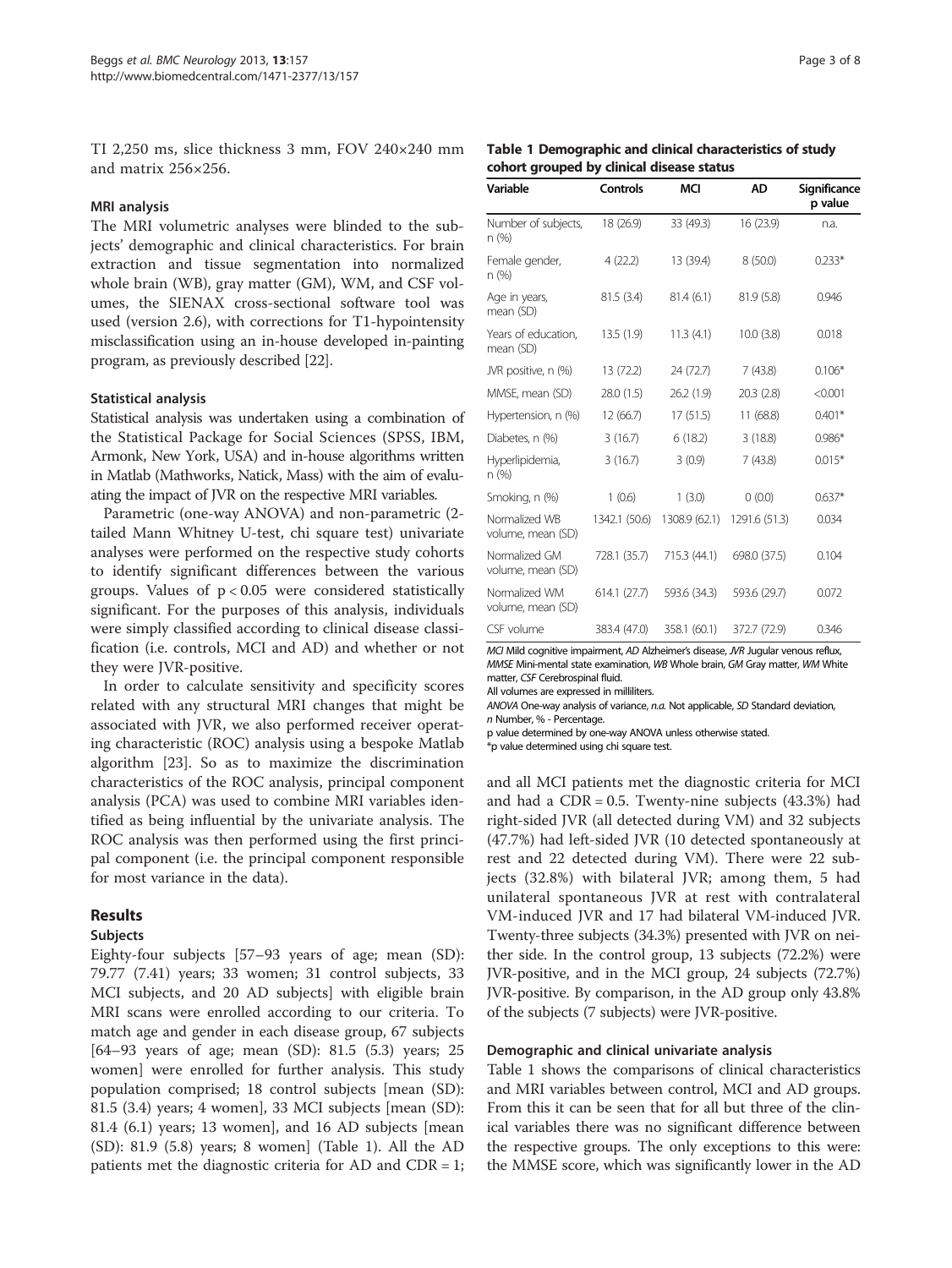<span id="page-4-0"></span>group ( $p < 0.001$ ); the number of years in education, which was on average approximately 3 years less in the MCI and AD groups ( $p = 0.018$ ); and hyperlipidemia, which had a higher incidence in the AD group ( $p = 0.015$ ). Of the MRI variables, only normalized WB volume showed a significant difference between the three groups, being significantly smaller in the AD group ( $p = 0.034$ ).

Table 2 shows demographic, clinical and MRI characteristics of the whole study population aggregated together and grouped according to JVR status (i.e. JVR-positive and negative). The two JVR-graded groups were closely agematched and had similar clinical characteristics, with no significant differences in sex, education, and disease classification. However, significantly increased normalized WB  $(p = 0.014)$  and GM  $(p = 0.002)$  volumes were observed in the JVR-positive group. The increase in brain parenchyma volume in the JVR-positive subjects was matched by a corresponding decrease in CSF volume, although this did not reach significance.

Table 2 Demographic and clinical characteristics of study cohort grouped by JVR status (i.e. positive or negative) for all groups aggregated together

| Variable                           | <b>JVR</b><br>negative | <b>JVR</b><br>positive | Significance<br>p value |
|------------------------------------|------------------------|------------------------|-------------------------|
| Number of subjects, n (%)          | 23 (34.3)              | 44 (65.7)              | n.a.                    |
| Female gender, n (%)               | 9(39.1)                | 16(36.4)               | $0.824*$                |
| Age in years, mean (SD)            | 81.6(3.3)              | 81.5(6.2)              | 0.740                   |
| Years of education,<br>mean (SD)   | 11.8(3.8)              | 11.5(3.7)              | 0.720                   |
| Disease classification, n (%)      |                        |                        | $0.106*$                |
| Control                            | 5(21.7)                | 13 (29.5)              |                         |
| <b>MCI</b>                         | 9(39.1)                | 24 (54.5)              |                         |
| <b>AD</b>                          | 9(39.1)                | 7(15.9)                |                         |
| MMSE, mean (SD)                    | 24.0 (4.1)             | 26.0(3.1)              | 0.065                   |
| Hypertension, n (%)                | 12(52.2)               | 28 (63.6)              | $0.364*$                |
| Diabetes, n (%)                    | 6(26.1)                | 6(13.6)                | $0.207*$                |
| Hyperlipidemia, n (%)              | 5(21.7)                | 8(18.2)                | $0.727*$                |
| Smoking, n (%)                     | (0.0)                  | 2(4.5)                 | $0.299*$                |
| Normalized WB volume,<br>mean (SD) | 1286.6 (58.3)          | 1327.9 (54.8)          | 0.014                   |
| Normalized GM volume,<br>mean (SD) | 692.6 (41.0)           | 726.1 (40.0)           | 0.002                   |
| Normalized WM volume,<br>mean (SD) | 594.0 (32.6)           | 601.8 (32.5)           | 0.531                   |
| CSF volume                         | 380.5 (58.7)           | 362.0 (60.9)           | 0.253                   |

MCI Mild cognitive impairment, AD Alzheimer's disease, JVR Jugular venous reflux, MMSE Mini-mental state examination, WB Whole brain, GM Gray matter, WM White matter, CSF Cerebrospinal fluid.

All volumes are expressed in milliliters.

n.a. Not applicable, SD Standard deviation, n Number, % - Percentage. p value determined by 2-tailed Mann Whitney U-test unless otherwise stated.

\*p value determined using chi square test.

In order to determine whether or not the increase in WB and GM volumes was exhibited in all three clinical groups, we repeated the univariate analysis for each disease classification group. The results of this analysis are presented in Table [3,](#page-5-0) which reveals a trend towards increased WB and GM volumes in the JVR-positive subjects in both the MCI and AD groups, evidenced by Cohen's d effect sizes >0.8. When the MCI and AD subjects were aggregated together the univariate analysis revealed even more significant increases in both normalized WB ( $p = 0.009$ ) and GM ( $p = 0.003$ ) volumes for the JVR-positive group. No corresponding difference was observed between the JVR-positive and negative subjects in the control group. Similarly in the controls, no significant difference in CSF volume was observed between the JVR-positive and negative groups, whereas in the MCI and AD subjects there was a trend towards reduced CSF volume.

Separate analysis of the JVR-negative group revealed a statistically significant difference between the controls and the MCI and AD subjects for the normalized WB  $(p = 0.023)$  and WM  $(p = 0.028)$  volumes, both of which were greatly reduced in the JVR-negative MCI and AD subjects. By comparison, no corresponding reductions in brain parenchyma volume were observed in the JVRpositive MCI and AD subjects compared with the JVRpositive controls.

### Receiver operating curve analysis

The results of the univariate analysis revealed JVR to be associated with a trend towards increased WB and GM volumes in both the MCI and AD groups, something that was not observed in the control group. In order to confirm this finding we used PCA to orthogonalize/ combine these variables and used the resulting first principal component to perform a ROC analysis, the results of which are presented in Figure [1](#page-5-0) and Table [4.](#page-6-0) From this, it can be seen that the ROC results are strongly significant for the MCI and AD groups, and appear to corroborate the findings of the univariate analysis. While the ROC analysis did not yield a significant result for the control group, it was able to discriminate between the JVR-positive and negative subjects in the other two groups with reasonable accuracy (>70%). Indeed, for the AD group, the ROC analysis achieved sensitivity and specificity scores of 71.4% and 88.9%, respectively  $(p = 0.007)$ . As such, the results suggest that JVR was associated with structural changes in the brain parenchyma in both the MCI and AD subjects.

# **Discussion**

The results of the study do not support the hypothesis that JVR is specifically associated with MCI and AD. The incidence of JVR was very similar in both the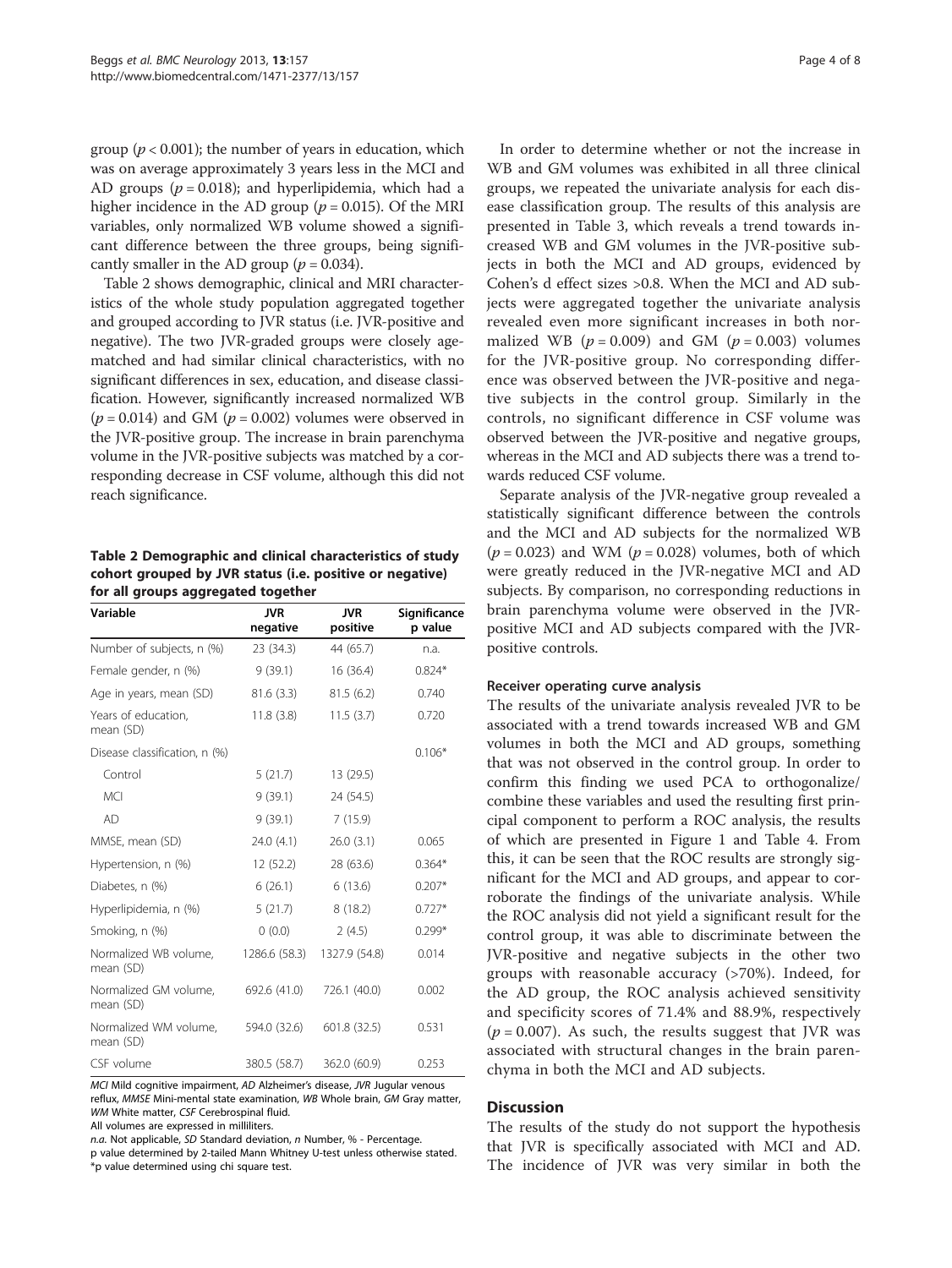|                                 | <b>JVR</b> negative | <b>JVR</b> positive | Significance p value | Cohen's d |
|---------------------------------|---------------------|---------------------|----------------------|-----------|
| Controls, n (%)                 | 5(21.7)             | 13 (29.5)           | n.a.                 | n.a.      |
| Normalized WB volume, mean (SD) | 1341.7 (44.6)       | 1342.3 (54.5)       | 0.924                | 0.013     |
| Normalized GM volume, mean (SD) | 719.7 (42.2)        | 731.3 (34.2)        | 0.633                | 0.326     |
| Normalized WM volume, mean (SD) | 622.0 (23.7)        | 611.0 (29.4)        | 0.443                | 0.396     |
| CSF volume                      | 364.1 (33.5)        | 390.7 (50.4)        | 0.336                | 0.566     |
| MCI, n (%)                      | 9(39.1)             | 24 (54.5)           | n.a.                 | n.a.      |
| Normalized WB volume, mean (SD) | 1274.9 (68.3)       | 1321.7 (55.8)       | 0.079                | 0.754     |
| Normalized GM volume, mean (SD) | 686.8 (49.3)        | 726.0 (37.7)        | 0.045                | 0.890     |
| Normalized WM volume, mean (SD) | 588.1 (32.8)        | 595.7 (35.3)        | 0.824                | 0.221     |
| CSF volume                      | 377.3 (54.2)        | 350.8 (61.7)        | 0.284                | 0.440     |
| AD, n (%)                       | 9(39.1)             | 7(15.9)             | n.a.                 | n.a.      |
| Normalized WB volume, mean (SD) | 1267.8 (35.2)       | 1322.2 (54.7)       | 0.054                | 1.060     |
| Normalized GM volume, mean (SD) | 683.4 (26.6)        | 716.8 (42.9)        | 0.142                | 0.889     |
| Normalized WM volume, mean (SD) | 584.4 (30.4)        | 605.5 (26.2)        | 0.252                | 0.709     |
| CSF volume                      | 392.9 (75.1)        | 346.8 (66.2)        | 0.252                | 0.632     |
| MCI and AD combined, n (%)      | 18 (78.3)           | 31 (70.5)           | n.a.                 | n.a.      |
| Normalized WB volume, mean (SD) | 1271.4 (52.8)       | 1321.8 (54.7)       | 0.009                | 0.858     |
| Normalized GM volume, mean (SD) | 685.1 (38.4)        | 723.9 (38.4)        | 0.003                | 0.914     |
| Normalized WM volume, mean (SD) | 586.3 (30.8)        | 597.9 (3.34)        | 0.356                | 0.358     |
| CSF volume                      | 385.1 (64.0)        | 349.9 (61.6)        | 0.076                | 0.548     |

<span id="page-5-0"></span>Table 3 MRI variables classified according to JVR status (i.e. positive or negative) for each disease group

MCI Mild cognitive impairment, AD Alzheimer's disease, JVR Jugular venous reflux, WB Whole brain, GM Gray matter, WM White matter, CSF Cerebrospinal fluid. Volumes are expressed in millilitres.

n.a. not applicable, n Number, SD Standard deviation, % - Percentage.

p values determined by 2-tailed Mann Whitney U-test.

control and MCI groups, and was actually lower in the AD group. Having said this, the results suggest that JVR is associated with a rather unexpected phenomenon. JVR appears to be associated with structural changes in the brain parenchyma of patients with MCI and AD that were not observed in the control group. This is highlighted in the results presented in Table 3, which revealed a marked difference in response to JVR between the controls

and the other two groups. Overall, the subjects with JVR had greater WB and GM volumes, which was accompanied by decreased CSF volume, compared with those without JVR (Table [2](#page-4-0)). This effect was particularly marked in the MCI and AD groups, whereas it was absent in the controls (Table 3). As such, the observation that AD patients with JVR exhibit larger WB volumes is a surprising finding, as AD is normally characterized by advanced brain atrophy.

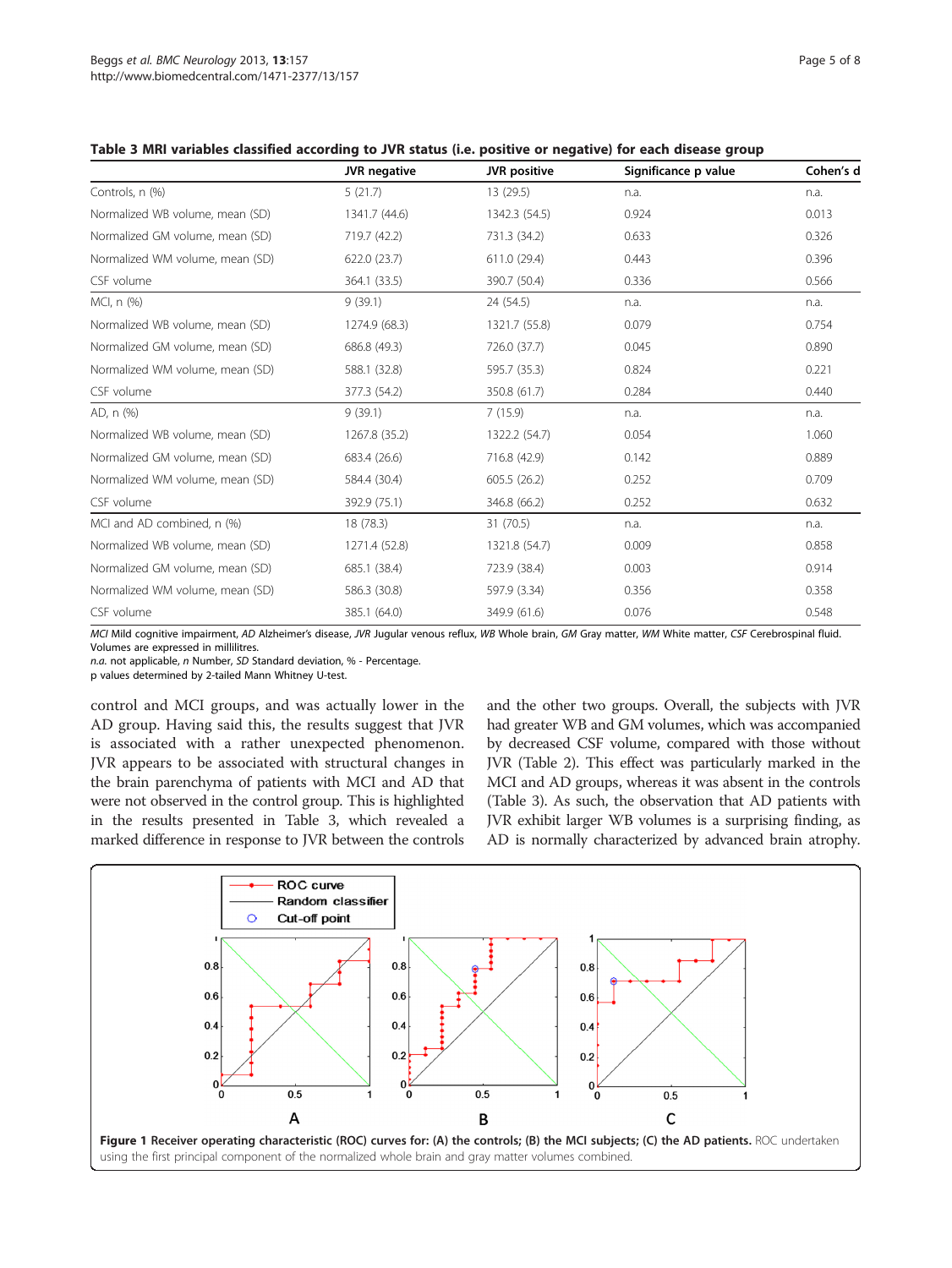| Group     | Area under<br>curve | True<br>positives | False<br>negatives | True<br>negatives | False<br>positives | Sensitivity | Specificity | Accuracy | Significance<br>p value |
|-----------|---------------------|-------------------|--------------------|-------------------|--------------------|-------------|-------------|----------|-------------------------|
| Controls  | 0.538               | n.s.              | n.s.               | n.s.              | n.s.               | n.s.        | n.s.        | n.s.     | 0.401                   |
| <b>MC</b> | 0.713               | 19                |                    |                   | 4                  | 79.2%       | 55.5%       | 72.7%    | 0.012                   |
| <b>AD</b> | 0.794               |                   |                    |                   |                    | 71.4%       | 88.9%       | 81.3%    | 0.007                   |

<span id="page-6-0"></span>Table 4 Results of receiver operating curve (ROC) analysis of jugular venous reflux status using the first principal component of the normalized whole brain and gray matter volumes combined

MCI Mild cognitive impairment, AD Alzheimer's disease.

n.s. Not significant.

This can be clearly seen if one analyzes the JVR-negative and positive groups separately. In the JVR-negative subjects there was a statistically significant reduction in global and tissue specific brain parenchymal volumes in the AD and MCI groups compared with the controls - a finding that is consistent with the observations of many other researchers [[12](#page-7-0)-[15](#page-7-0)[,24\]](#page-8-0). However, no corresponding reduction was observed in the JVR-positive group, implying that in some way JVR inhibited brain volumetric loss in the AD and MCI subjects. Compared with insufficient cerebral arterial supply (arterial ischemia), cerebral venous drainage impairment with venous hypertension causes more severe vasogenic edema and brain–blood barrier damage [\[5](#page-7-0)-[7](#page-7-0)]. Previous studies of JVR provide evidence that retrogradetransmitted venous hypertension from JVR can reach the cerebral venous system [[10,11](#page-7-0)]. It is therefore possible that JVR retrogradely transmits venous hypertension into the brain, leading to increased permeability of the blood– brain barrier (BBB), resulting in vasogenic edema, causing the brain tissue to swell. Disruption of the BBB will allow plasma molecules to pass into the brain, with the result that an osmotic pressure gradient is established which will contribute to edema formation. While it is not known if this mechanism is at work, it is noticeable that JVR was associated with a marked reduction in CSF volume in the MCI and AD subjects, something that would be consistent with an influx of CSF into the parenchymal tissue. Alternatively, JVR might promote the retention of blood in the cerebral veins [\[25\]](#page-8-0) – something that might increase the volume of the brain parenchyma.

The results of the ROC analysis demonstrate that it is possible to discriminate between the JVR-positive and negative MCI and AD subjects with reasonable accuracy using just the MRI variables, normalized WB volume and normalized GM volume, whereas this was not the case in the control group. As such, this finding appears to corroborate those of the univariate analysis. Furthermore, the ROC analysis suggests that a progressive effect may be occurring, which is stronger in the AD group (area under curve  $(AUC) = 0.794$ ;  $p = 0.007$ ) than in the MCI group (AUC = 0.713;  $p = 0.012$ ). While this finding is difficult to interpret, it is known that MCI is frequently a precursor to AD [\[26](#page-8-0)].

While the exact physiological mechanisms behind our intriguing observations are unclear, it is known that JVR can induce hypertension in the dural sinuses [[10,11\]](#page-7-0) and that this can alter intracranial CSF dynamics [\[27\]](#page-8-0). Therefore, it may be that retrograde-transmitted venous pressure associated with JVR inhibits CSF absorption into the superior sagittal sinus [\[28\]](#page-8-0). Absorption of CSF into the dural venous sinuses requires a pressure gradient of about 5–7 mmHg [[29,30](#page-8-0)]. Therefore, an increase in venous pressure of few mmHg due to occlusion of the venous drainage pathways [\[31\]](#page-8-0), or reflux, will tend to inhibit the bulk flow of CSF, as observed by Zamboni et al. [\[32\]](#page-8-0). If CSF flow is inhibited, then this might result in increased biochemical concentrations in the CSF. Overproduction of Aβ is thought to damage WM in AD [\[33\]](#page-8-0). Given that patients with AD have been shown to exhibit 30% slower Aβ clearance [\[1\]](#page-7-0), it has been postulated [[4\]](#page-7-0) that accumulation of Aβ in the CSF, arising from venous hypertension, may precipitate the onset of AD. However, our results do not support this conclusion. While JVR may be associated with accumulation of Aβ in the CSF, our results do not indicate that JVR precipitates the onset of AD. Indeed, the majority of AD patients in our study were JVR-negative. Having said this, the results suggest that JVR is having an effect on the brain parenchyma of the MCI and AD patients, and the possibility that this might involve CSF accumulation of Aβ cannot be excluded. Further investigations are therefore needed to elucidate the underlying neuropathological mechanisms associated with our observations.

In this study we focused solely on JVR and ignored other phenomena associated with constricted cerebral venous outflow [\[34](#page-8-0)]. However, it may be that restricted venous outflow, such as that associated with chronic cerebrospinal venous insufficiency [\[35,36\]](#page-8-0), might also be influential. Studies of cerebral arteriovenous malformation have shown that the elevated venous pressure and its insults to intracranial structures are more severe when combined with obstruction in other venous outflow tracts [[37,38\]](#page-8-0). Therefore it may be the case in JVR, that retrogradely-transmitted venous pressure into cerebral circulation needs additionally an obstruction of contralateral venous outflow pathway to cause significant venous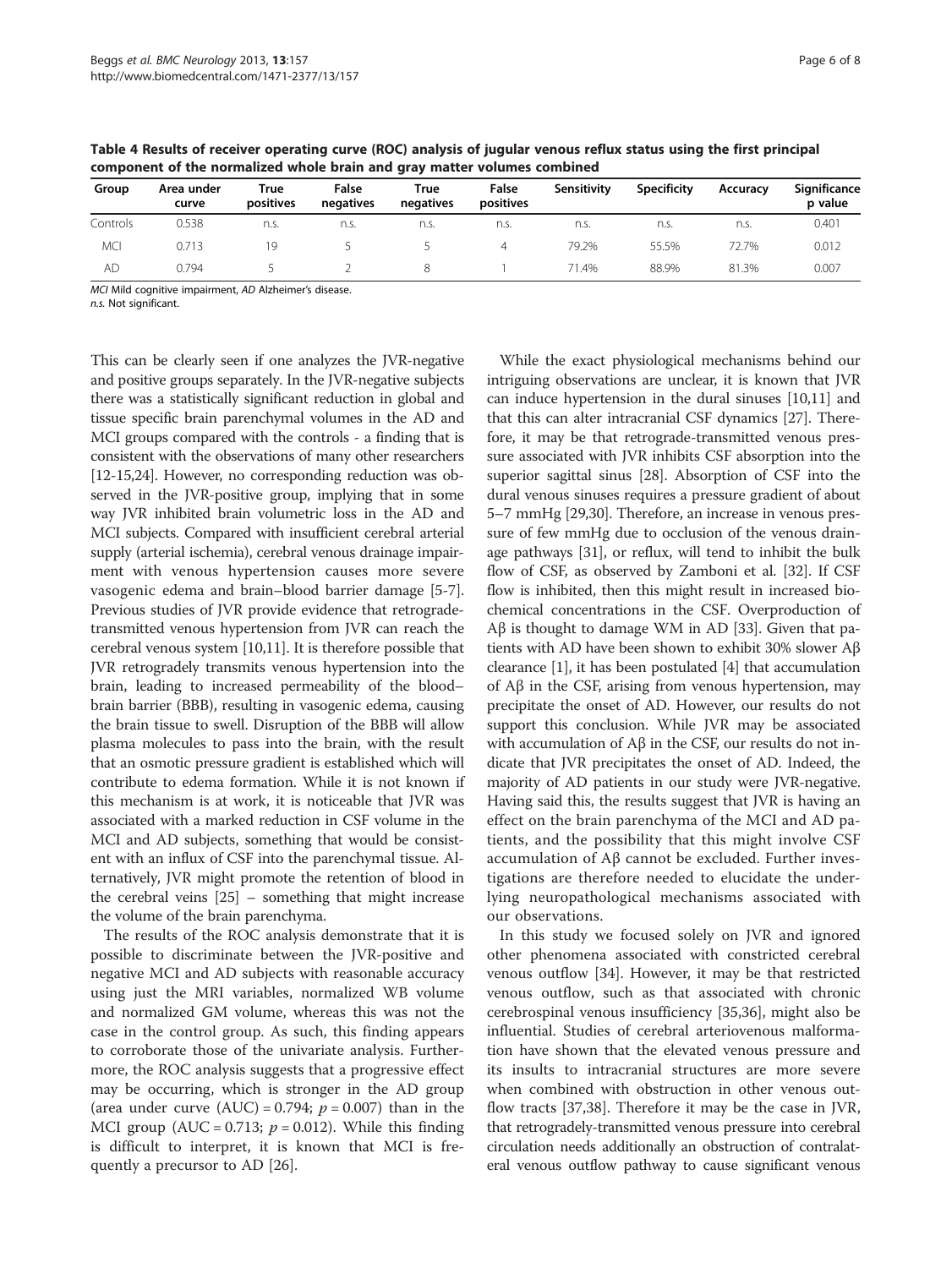<span id="page-7-0"></span>hypertension and consequently intracranial insults. It is important to remember that a diagnosis of 'no-JVR' does not preclude the possibility that constricted cerebral venous outflow might be present. Furthermore, engorged veins are frequently observed upstream of stenotic lesions [\[39](#page-8-0)] and it may be that muscular compression of these veins also contributes to JVR.

Although it yielded novel and interesting findings, it should be noted that our study was limited in its scope, having a relatively small sample size. In particular, the AD group contained fewer JVR-positive individuals compared with the other two groups. Also, because of the limited numbers involved, we restricted ourselves to a simple positive/negative JVR classification and did not distinguish between bilateral, left and right-sided JVR. It is therefore not known the extent to which left and right sidedness in JVR influences brain atrophy and further work will be required to evaluate this. Furthermore, there are other venous abnormalities associated with aging and other neurological disorders which we were not able to assess [9[,27,40](#page-8-0)]. Nevertheless, our findings are novel and suggest that cerebral venous drainage impairment may influence the neuropsychology of AD. Further studies, particularly longitudinal studies, are therefore needed to build on our initial findings.

# Conclusions

JVR is associated with intracranial structural changes in MCI and AD patients, which result in increased WB and GM volumes. Although the neuropathology associated with this unexpected and counterintuitive finding requires further investigation, it may be that JVR retrogradely transmits venous hypertension into the brain, and that this leads to the brain tissues swelling due to vasogenic edema.

#### Abbreviations

AD: Alzheimer disease; Aβ: Amyloid-β; ANOVA: Analysis of variance; BBB: Blood brain barrier; CDR: Clinical dementia rating; CSF: Cerebrospinal fluid; DS: Doppler sonography; FLAIR: Fluid attenuated inversion recovery: FOV: Field of view; GM: Gray matter; IJV: Internal jugular vein; JVR: Jugular venous reflux; LV: Lateral ventricle; MMSE: Mini-mental state examination; MRI: Magnetic resonance imaging; NPH: Normal pressure hydrocephalus; PCA: Principal component analysis; ROC: Receiver operating characteristic; WM: White matter.

#### Competing interests

The authors declare that they have no competing interests regarding study in question. Robert Zivadinov received personal compensation from Teva Pharmaceuticals, Biogen Idec, EMD Serono Claret and Genzyme for speaking and consultant fees. Dr. Zivadinov received financial support for research activities from Biogen Idec, Teva Pharmaceuticals, Genzyme and Novartis. Clive Beggs, Niels Bergsland, Simon Shepherd, Michael Dwyer, Chih-Ping Chung, Pei-Ning Wang and Han-Hwa Hu have nothing to disclose.

#### Authors' contributions

CBB, CPC, NB, PNW, SJS, CYC, MGD, HHH, and RZ have made substantial contributions to conception and design, or acquisition of data, or analysis and interpretation of data. CBB, CPC and RZ have been involved in drafting the manuscript, while NB, PNW, SJS, CYC, MGD and HHH revised it critically

for important intellectual content. All authors have given final approval of the version to be published.

#### Acknowledgements

This work has been supported in part by grants from the Annette Funicello Research Fund for Neurological Diseases and Jacquemin Family Foundation.

#### Author details

<sup>1</sup>Medical Biophysics Laboratory, School of Engineering, Design & Technology University of Bradford, Bradford, West Yorkshire BD7 1DP, UK. <sup>2</sup>Department of Neurology, Taipei Veterans General Hospital, Taipei, Taiwan. <sup>3</sup>Department of Neurology, National Yang Ming University of Medicine, Taipei, Taiwan. 4 Buffalo Neuroimaging Analysis Center, Department of Neurology, University at Buffalo, Buffalo, NY, USA. <sup>5</sup>Institute of Brain Science, National Yang-Ming University School of Medicine, Taipei, Taiwan.

#### Received: 22 May 2013 Accepted: 28 October 2013 Published: 31 October 2013

#### References

- 1. Mawuenyega KG, Sigurdson W, Ovod V, Munsell L, Kasten T, Morris JC, Yarasheski KE, Bateman RJ: Decreased clearance of CNS beta-amyloid in Alzheimer's disease. Science 2010, 330(6012):1774.
- 2. Hardy J, Selkoe DJ: The amyloid hypothesis of Alzheimer's disease: progress and problems on the road to therapeutics. Science 2002, 297(5580):353–356.
- 3. Cummings JL: Alzheimer's disease. N Engl J Med 2004, 351(1):56–67.
- 4. Reed-Cossairt A, Zhu X, Lee HG, Reed C, Perry G, Petersen RB: Alzheimer's disease and vascular deficiency: lessons from imaging studies and down syndrome. Curr Gerontol Geriatr Res 2012, 2012:929734.
- 5. Cutler RW, Page L, Galicich J, Watters GV: Formation and absorption of cerebrospinal fluid in man. Brain 1968, 91(4):707–720.
- 6. Schaller B: Physiology of cerebral venous blood flow: from experimental data in animals to normal function in humans. Brain Res Brain Res Rev 2004, 46(3):243–260.
- 7. Schaller B, Graf R: Cerebral venous infarction: the pathophysiological concept. Cerebrovasc Dis 2004, 18(3):179–188.
- 8. Akkawi NM, Agosti C, Borroni B, Rozzini L, Magoni M, Vignolo LA, Padovani A: Jugular valve incompetence: a study using air contrast ultrasonography on a general population. J Ultrasound Med 2002, 21(7):747–751.
- 9. Chung CP, Lin YJ, Chao AC, Lin SJ, Chen YY, Wang YJ, Hu HH: Jugular venous hemodynamic changes with aging. Ultrasound Med Biol 2010, 36(11):1776–1782.
- 10. Chung CP, Hsu HY, Chao AC, Cheng CY, Lin SJ, Hu HH: Jugular venous reflux affects ocular venous system in transient monocular blindness. Cerebrovasc Dis 2010, 29(2):122–129.
- 11. Wu IH, Sheng WY, Hu HH, Chung CP: Jugular venous reflux could influence cerebral blood flow: a transcranial Doppler study. Acta Neurol Taiwan 2011, 20(1):15–21.
- 12. Forstl H, Zerfass R, Geiger-Kabisch C, Sattel H, Besthorn C, Hentschel F: Brain atrophy in normal ageing and Alzheimer's disease. Volumetric discrimination and clinical correlations. Br J Psychiatry 1995, 167(6):739-746.
- 13. Obara K, Meyer JS, Mortel KF, Muramatsu K: Cognitive declines correlate with decreased cortical volume and perfusion in dementia of Alzheimer type. J Neurol Sci 1994, 127(1):96–102.
- 14. Shear PK, Sullivan EV, Mathalon DH, Lim KO, Davis LF, Yesavage JA, Tinklenberg JR, Pfefferbaum A: Longitudinal volumetric computed tomographic analysis of regional brain changes in normal aging and Alzheimer's disease. Arch Neurol 1995, 52(4):392–402.
- 15. Sullivan EV, Shear PK, Mathalon DH, Lim KO, Yesavage JA, Tinklenberg JR, Pfefferbaum A: Greater abnormalities of brain cerebrospinal fluid volumes in younger than in older patients with Alzheimer's disease. Arch Neurol 1993, 50(4):359–373.
- 16. Petrella JR, Coleman RE, Doraiswamy PM: Neuroimaging and early diagnosis of Alzheimer disease: a look to the future. Radiology 2003, 226(2):315–336.
- 17. Ott BR, Cohen RA, Gongvatana A, Okonkwo OC, Johanson CE, Stopa EG, Donahue JE, Silverberg GD, Alzheimer's Disease Neuroimaging I: Brain ventricular volume and cerebrospinal fluid biomarkers of Alzheimer's disease. J Alzheimers Dis 2010, 20(2):647–657.